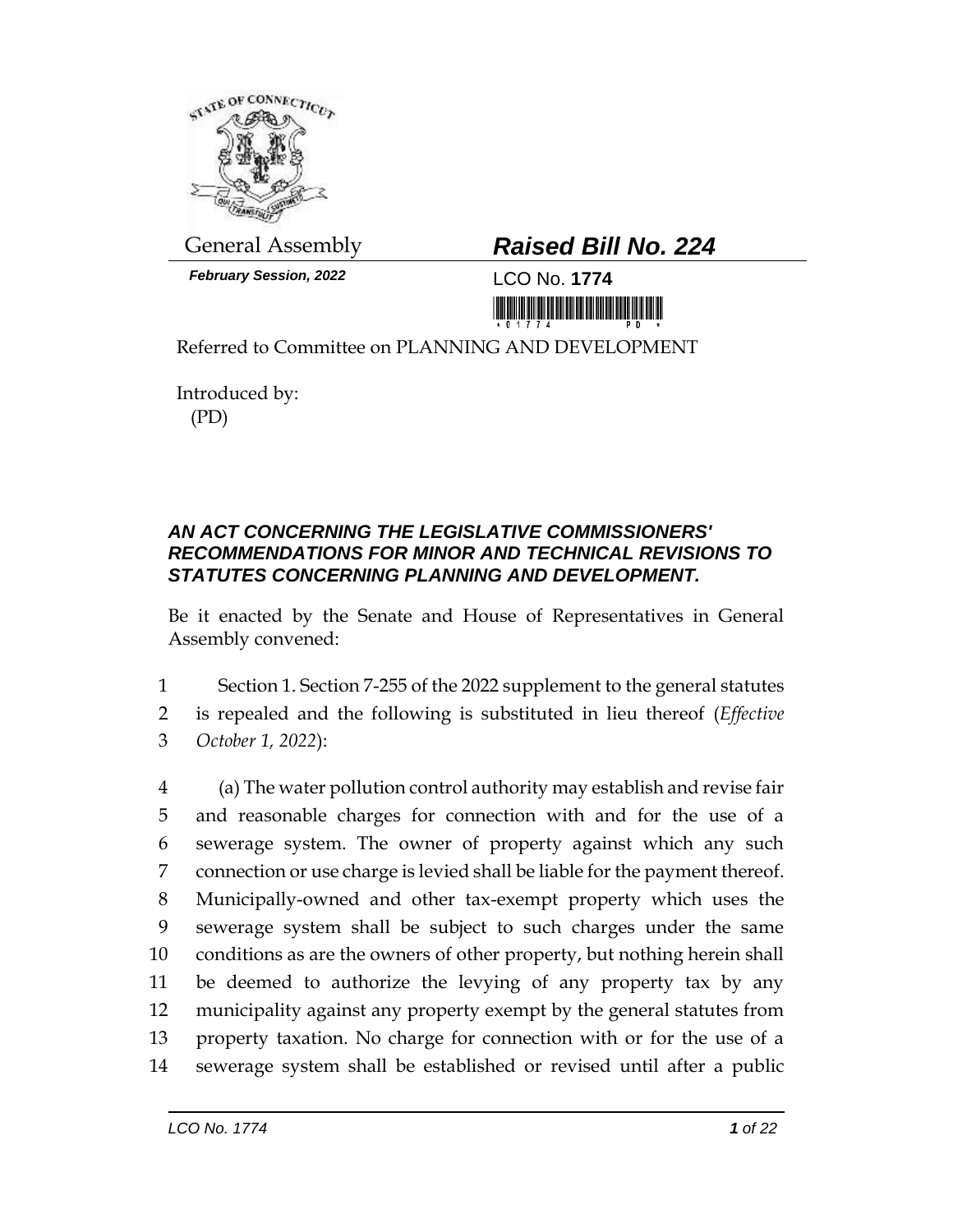hearing before the water pollution control authority at which the owner of property against which the charges are to be levied shall have an opportunity to be heard concerning the proposed charges. Such hearing may be conducted in person or by means of electronic equipment. Notice of the time, place and purpose of such hearing shall be published at least ten days before the date thereof in a newspaper having a general circulation in the municipality and on the Internet web site of the municipality. A copy of the proposed charges shall be on file in the office of the clerk of the municipality and available for inspection by the public for at least ten days before the date of such hearing. When the water pollution control authority has established or revised such charges, it shall file a copy thereof in the office of the clerk of the municipality and, not later than five days after such filing, shall cause the same to be published in a newspaper having a general circulation in the municipality and on the Internet web site of the municipality. Such publication shall state the date on which such charges were filed and the time and manner of paying such charges and shall state that any appeals from such charges must be taken within twenty-one days after such filing. In establishing or revising such charges the water pollution control authority may classify the property connected or to be connected with the sewer system and the users of such system, including categories of industrial users, and may give consideration to any factors relating to the kind, quality or extent of use of any such property or classification of property or users including, but not limited to, (1) the volume of water discharged to the sewerage system, (2) the type or size of building connected with the sewerage system, (3) the number of plumbing fixtures connected with the sewerage system, (4) the number of persons customarily using the property served by the sewerage system, (5) in the case of commercial or industrial property, the average 44 number of employees and guests using the property, and  $(6)$  the quality and character of the material discharged into the sewerage system. The water pollution control authority may establish minimum charges for connection with and for the use of a sewerage system. Any person aggrieved by any charge for connection with or for the use of a sewerage system may appeal to the superior court for the judicial district wherein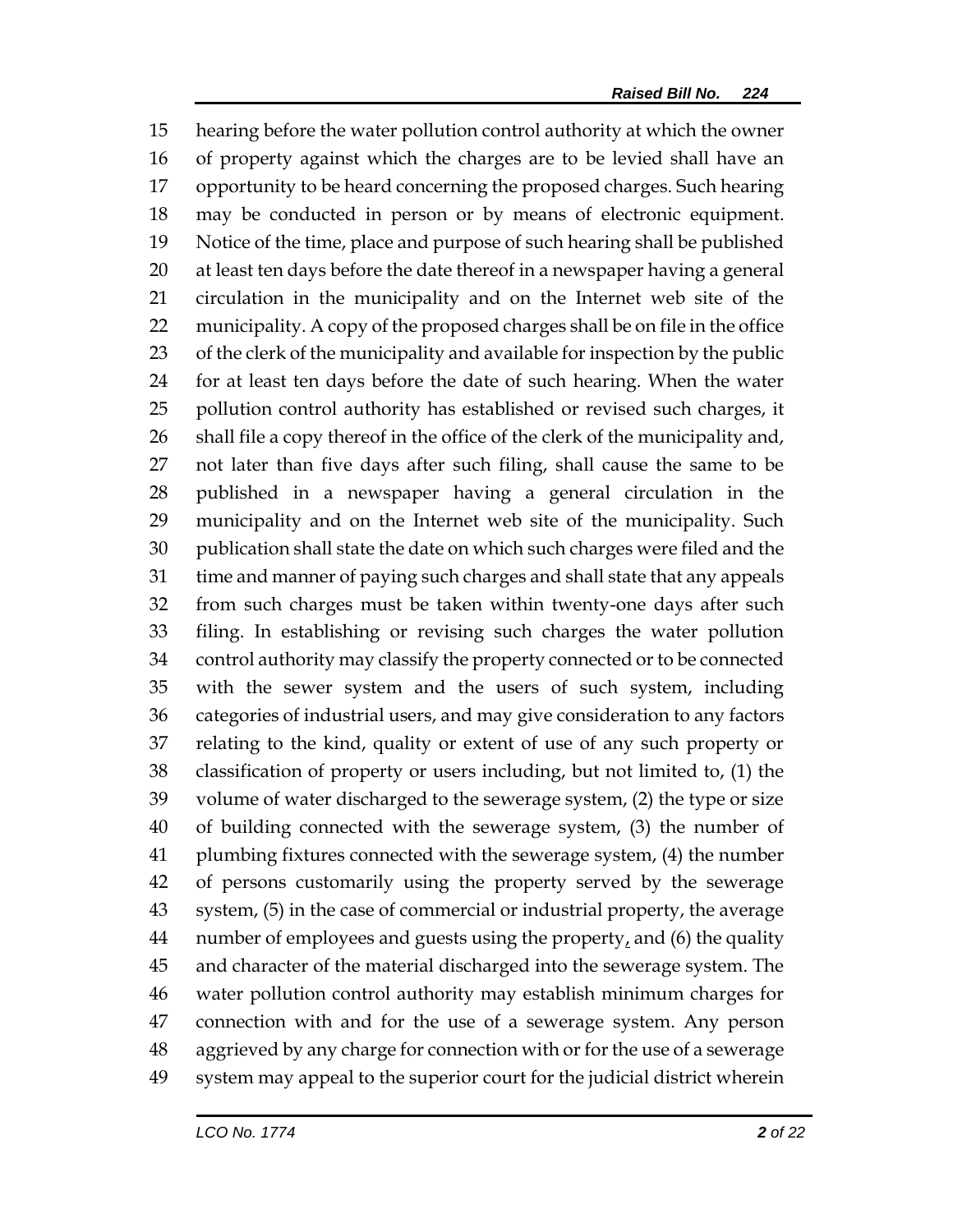the municipality is located and shall bring any such appeal to a return day of said court not less than twelve or more than thirty days after service thereof. The judgment of the court shall be final.

 (b) Any municipality may, by ordinance, provide for the payment to the water pollution control authority by such municipality of the whole or a portion of such charges for specified classifications of property or users, provided such classifications are established by the water pollution control authority in accordance with the provisions of subsection (a) of this section and meet the requirements of the federal Water Pollution Control Act Amendments of 1972, P.L. 92-500, as amended from time to time.

 (c) Any municipality may, by ordinance, provide for optional methods of payment of sewer use charges to the water pollution control authority by (1) elderly taxpayers who are eligible for tax relief under the provisions of section 12-129b, section 12-170aa or a plan of tax relief for elderly taxpayers provided by such municipality in accordance with 66 section 12-129 $n<sub>t</sub>$  or (2) any taxpayer under the age of sixty-five who is eligible for tax relief under the provisions of a plan for tax relief provided by such municipality in accordance with subdivision (2) of section 12-129n.

 Sec. 2. Section 8-2p of the 2022 supplement to the general statutes is repealed and the following is substituted in lieu thereof (*Effective October 1, 2022*):

 The zoning commission or combined planning and zoning commission, as applicable, of a municipality, by a two-thirds vote, may initiate the process by which such municipality opts out of the provision of subdivision (9) of subsection (d) of section 8-2 regarding limitations on parking spaces for dwelling units, provided such commission: (1) First holds a public hearing in accordance with the provisions of section 8-7d on such proposed opt-out, (2) affirmatively decides to opt out of the provision of said subsection within the period of time permitted under section 8-7d, (3) states upon its records the reasons for such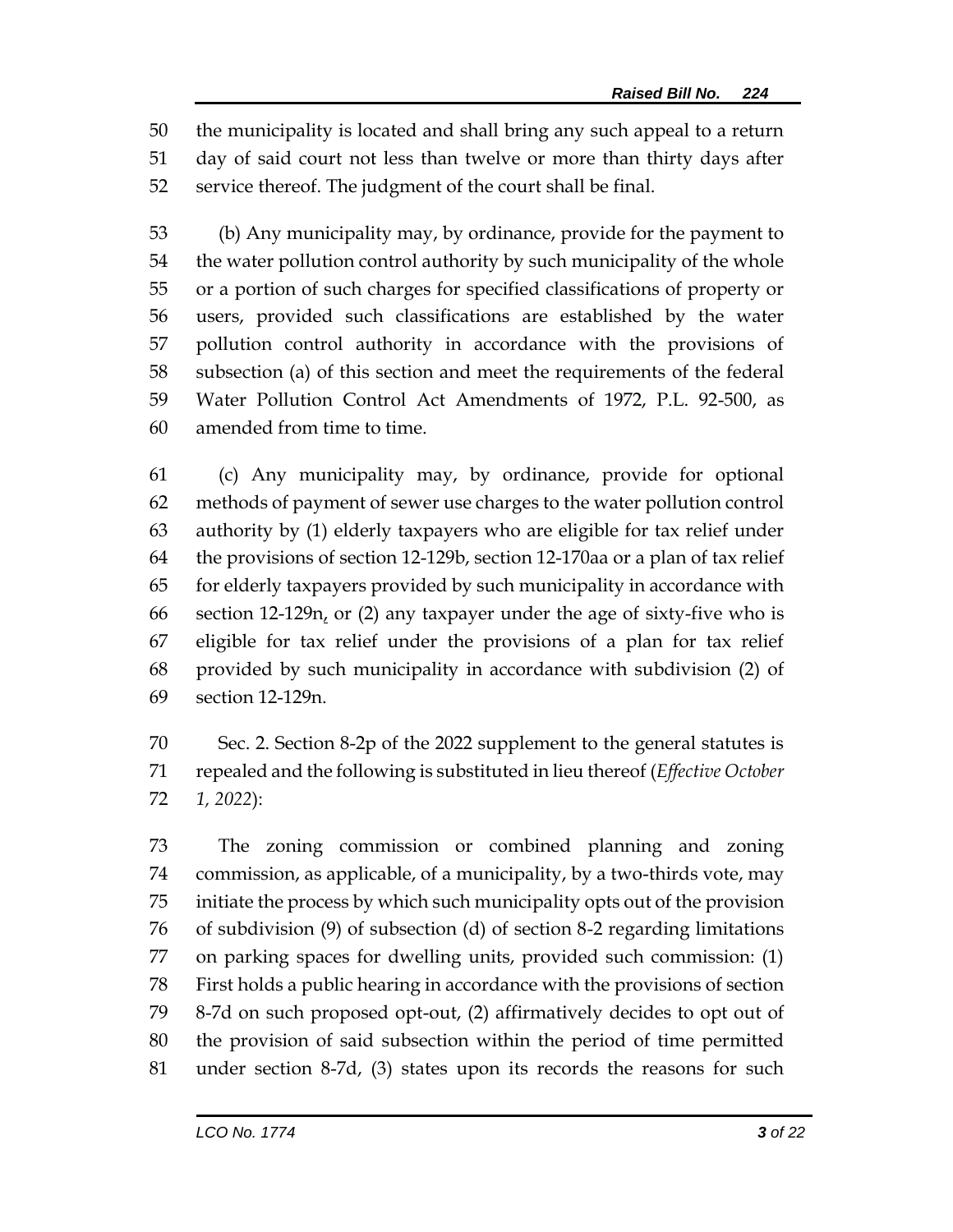decision, and (4) publishes notice of such decision in a newspaper having a substantial circulation in the municipality not later than fifteen days after such decision has been rendered. Thereafter, the municipality's legislative body or, in a municipality where the legislative body is a town meeting, its board of selectmen, by a two- thirds vote, may complete the process by which such municipality opts out of the provision of subdivision (9) of subsection (d) of section 8-2.

 Sec. 3. Subsection (c) of section 8-26c of the 2022 supplement to the general statutes is repealed and the following is substituted in lieu thereof (*Effective October 1, 2022*):

 (c) In the case of a subdivision plan approved on or after October 1, 1977, failure to complete all work within such five-year period or any extension thereof shall result in automatic expiration of the approval of such plan provided the commission shall file on the land records of the town in which such subdivision is located notice of such expiration and shall state such expiration on the subdivision plan on file in the office of the town clerk of such town, and no additional lots in the subdivision shall be conveyed by the subdivider or his successor in interest as such subdivider except with approval by the commission of a new application for subdivision of the subject land. If lots have been conveyed during such five-year period or any extension thereof, the municipality shall call the bond or other surety on said subdivision to the extent necessary to complete the bonded improvements and utilities required to serve those lots. "Work" for purposes of this section means all physical improvements required by the approved plan, other than the staking out of lots, and includes, but is not limited to, the construction of roads, storm drainage facilities and water and sewer lines, the setting aside of open space and recreation areas, installation of telephone and electric services, planting of trees or other landscaping, and installation of retaining walls or other structures.

 Sec. 4. Subdivision (3) of subsection (a) of section 2-79a of the general statutes is repealed and the following is substituted in lieu thereof (*Effective October 1, 2022*):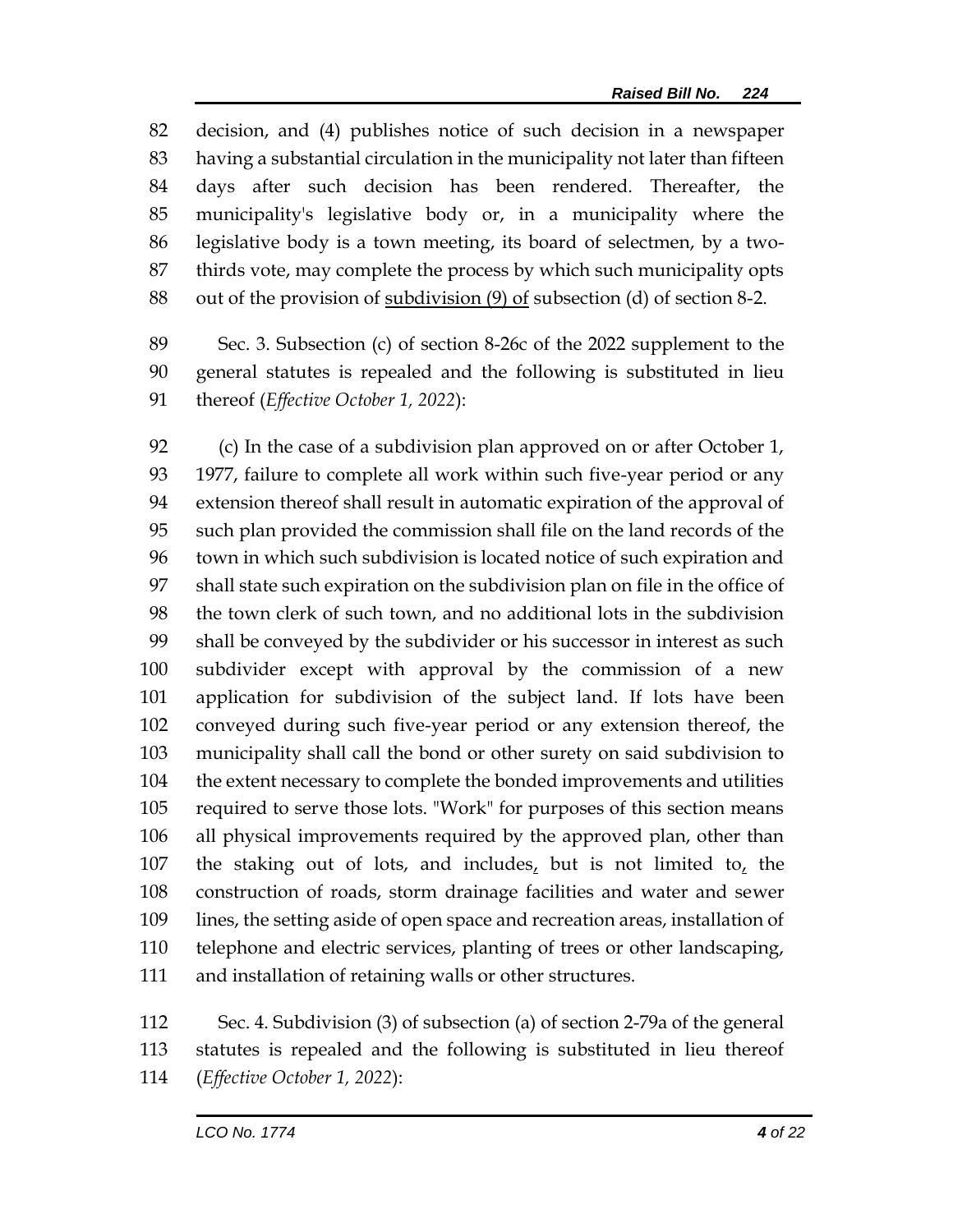(3) On and after July 1, 2019, the commission shall consist of the 116 president pro tempore of the Senate, the speaker of the House of Representatives, the minority leader of the Senate, the minority leader of the House of Representatives, the Secretary of the Office of Policy and Management, the Commissioner of Education, the Commissioner of Energy and Environmental Protection and the Commissioner of Economic and Community Development, or their designees, and seventeen additional members as follows: (A) Six municipal officials appointed by the Governor, four of whom shall be selected from a list of nominees submitted to the Governor by the Connecticut Conference of Municipalities and two of whom shall be selected from a list submitted by the Council of Small Towns. One of such six officials shall be from a town having a population of ten thousand or less persons, one shall be from a town having a population of more than ten thousand but less than twenty thousand persons, two shall be from towns having populations of more than twenty thousand but less than sixty thousand persons and two shall be from towns having populations of sixty thousand or more persons; (B) two local public education officials appointed by the Governor, one of whom shall be selected from a list of nominees submitted to the Governor by the Connecticut Association of Boards of Education and one of whom shall be selected from a list submitted by the Connecticut Association of Public School Superintendents; (C) one representative of a regional council of governments appointed by the Governor from a list of nominees submitted to the Governor by the Connecticut Association of Councils of Governments; (D) one representative of organized labor appointed by the Governor from a list of nominees submitted to the Governor by the Connecticut AFL-CIO; (E) five persons who do not hold elected or appointed office in state or local government, one of whom shall be appointed by the Governor, one of whom shall be appointed by the 145 president pro tempore of the Senate, one of whom shall be appointed by the speaker of the House of Representatives, one of whom shall be appointed by the minority leader of the Senate and one of whom shall 148 be appointed by the minority leader of the House of Representatives; (F) one representative of the Connecticut Conference of Municipalities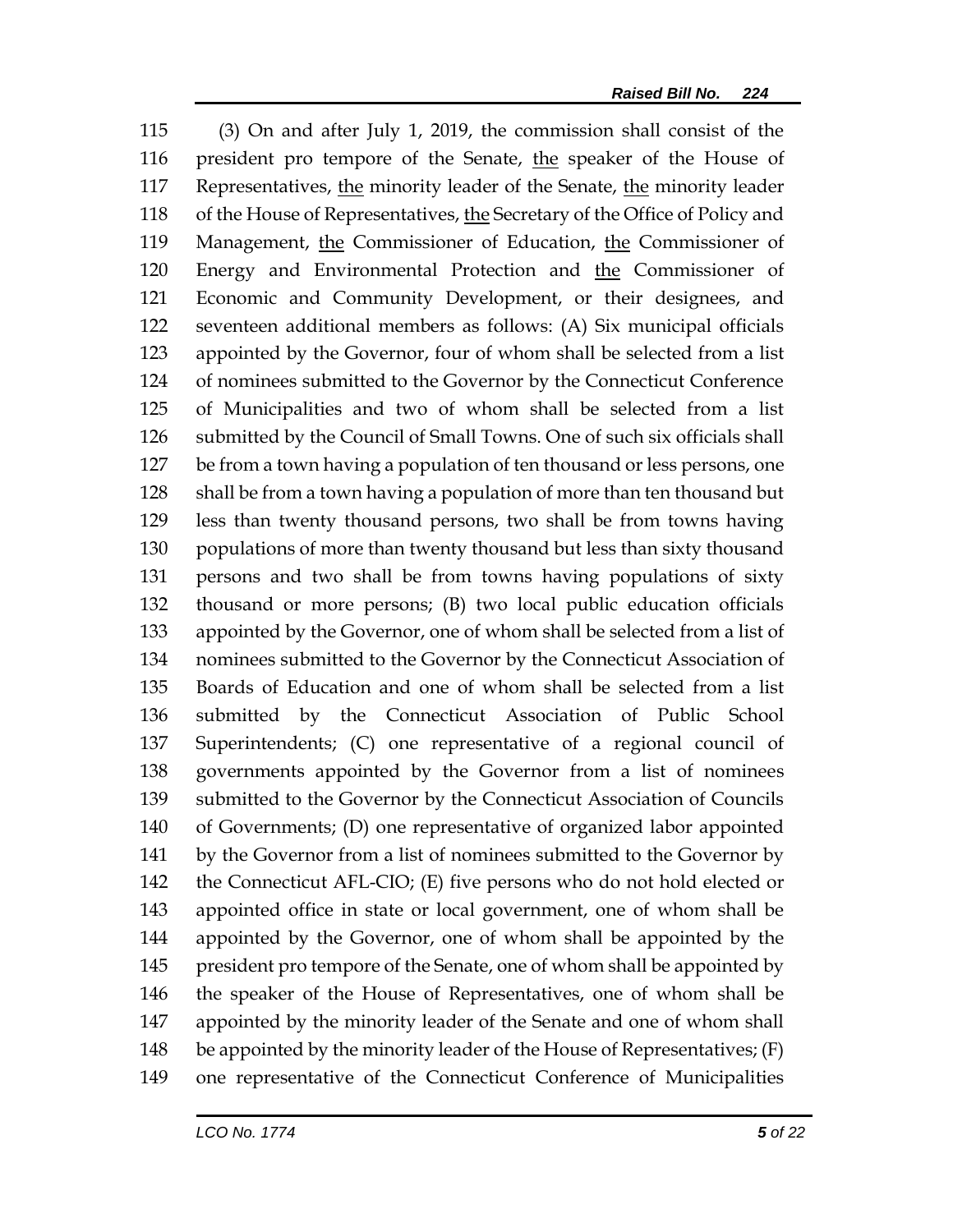appointed by said conference; and (G) one representative of the Council of Small Towns appointed by said council.

 Sec. 5. Subsection (a) of section 7-131e of the general statutes is repealed and the following is substituted in lieu thereof (*Effective October 1, 2022*):

 (a) Grant award decisions under the protected open space and watershed land acquisition grant program established under section 7- 131d or under the Charter Oak open space grant program established under section 7-131t shall be made by the Commissioner of Energy and Environmental Protection at least semiannually. All complete and eligible grant applications shall be acted upon by the commissioner as soon as practicable. A single project may receive a grant in more than one grant cycle, subject to future availability of funds and subject to the limitations set forth in this section and sections 23-78, 12-498 and 7-131d. Up to five per cent of the grant funds may be used for administrative expenses including, but not limited to: (1) Contractors to assist the Department of Energy and Environmental Protection in the review and evaluation of grant proposals and baseline data collection for conservation easements; (2) appraisals or appraisal reviews; and (3) preparation of legal and other documents. Administrative expenses may not be used for staff salaries. Not later than September 1, 1998, for the protected open space and watershed land acquisition grant program established under section 7-131d, and not later than September 1, 2000, for the Charter Oak open space grant program account established under section 7-131t, the commissioner shall develop written guidelines and a ranking system for consistency and equity in the distribution of grant awards under the protected open space and watershed land acquisition grant program established under section 7-131d or under the Charter Oak open space grant program account established under section 7-131t based on the criteria listed in subsections (b) and (c) of section 7-131d. Consistent with such criteria, additional consideration shall be given to: (A) Protection of lands adjacent to and complementary to adjacent protected open space land or class I or class II water company lands; (B) equitable geographic distribution of the grants; (C)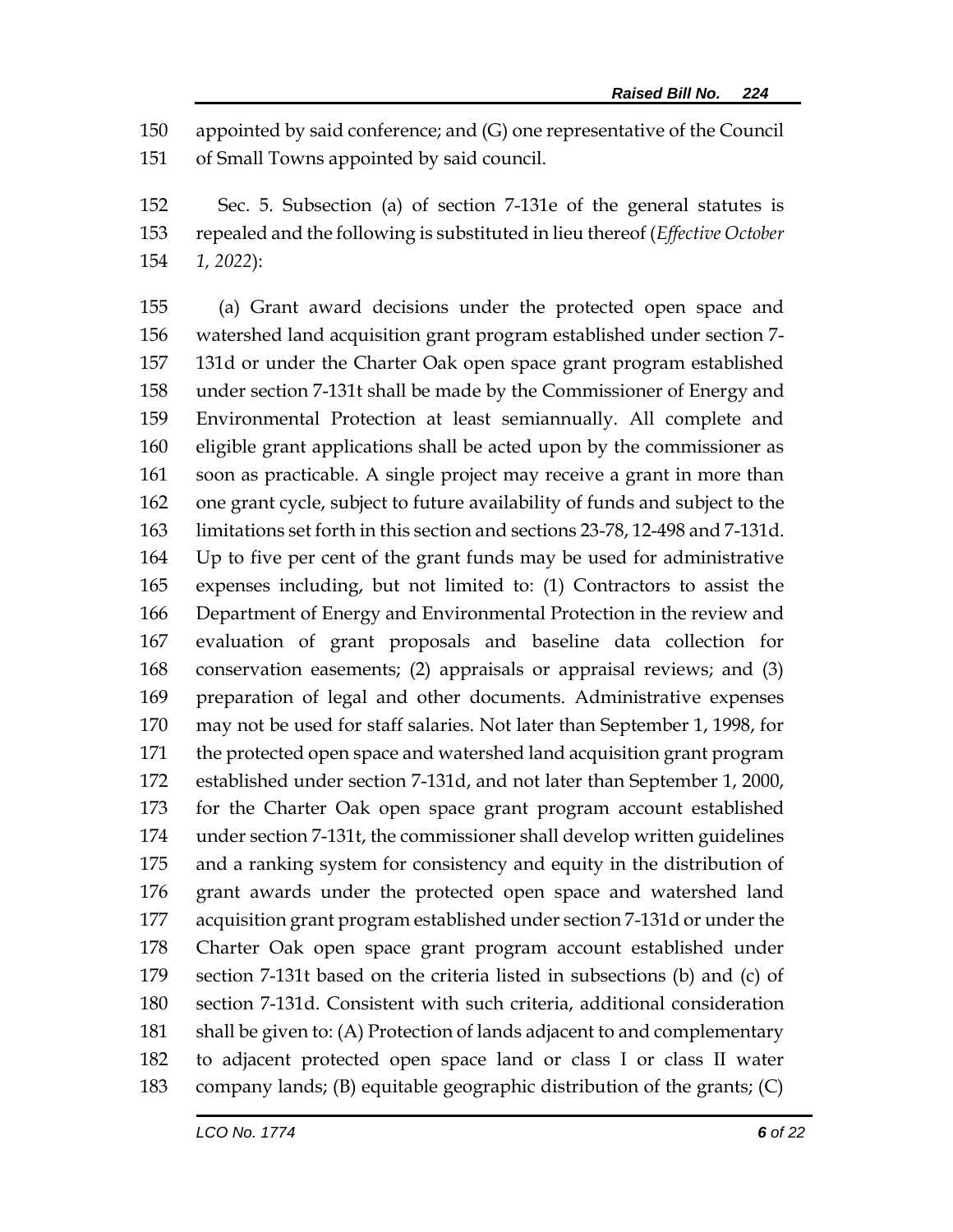proximity of a property to urban areas with growth and development pressures or to areas with open space deficiencies and underserved populations; (D) protection of land particularly vulnerable to development incompatible with its natural resource values including 188 the protection of a public water supply source;  $(E)$  consistency with the **[**state's**]** state plan of conservation and development; (F) multiple protection elements, such as water quality and supply protection, scenic preservation and farmland preservation; (G) the extent to which the presence of already constructed buildings or other man-made improvements diminish or overshadow the natural resource value of a proposed acquisition, or its value relative to its cost; and (H) preservation of forest lands and bodies of water which naturally absorb significant amounts of carbon dioxide.

 Sec. 6. Subsection (d) of section 12-217ii of the general statutes is repealed and the following is substituted in lieu thereof (*Effective October 1, 2022*):

 (d) The commissioner shall determine whether (1) the taxpayer making the application is eligible for the tax credit, and (2) the proposed 202 job growth  $(A)$  is economically viable only with use of the tax credit,  $(B)$  would provide a net benefit to economic development and employment opportunities in the state, and (C) conforms to the state plan of conservation and development prepared pursuant to **[**section 16a-24**]** part I of chapter 297. The commissioner may require the applicant to submit such additional information as may be necessary to evaluate the application.

 Sec. 7. Section 16a-25 of the general statutes is repealed and the following is substituted in lieu thereof (*Effective October 1, 2022*):

As used in this chapter:

 (1) "Process" means the procedure for adopting, amending, revising and implementing a state plan of conservation and development;

(2) "Existing plan" means the plan promulgated by Executive Order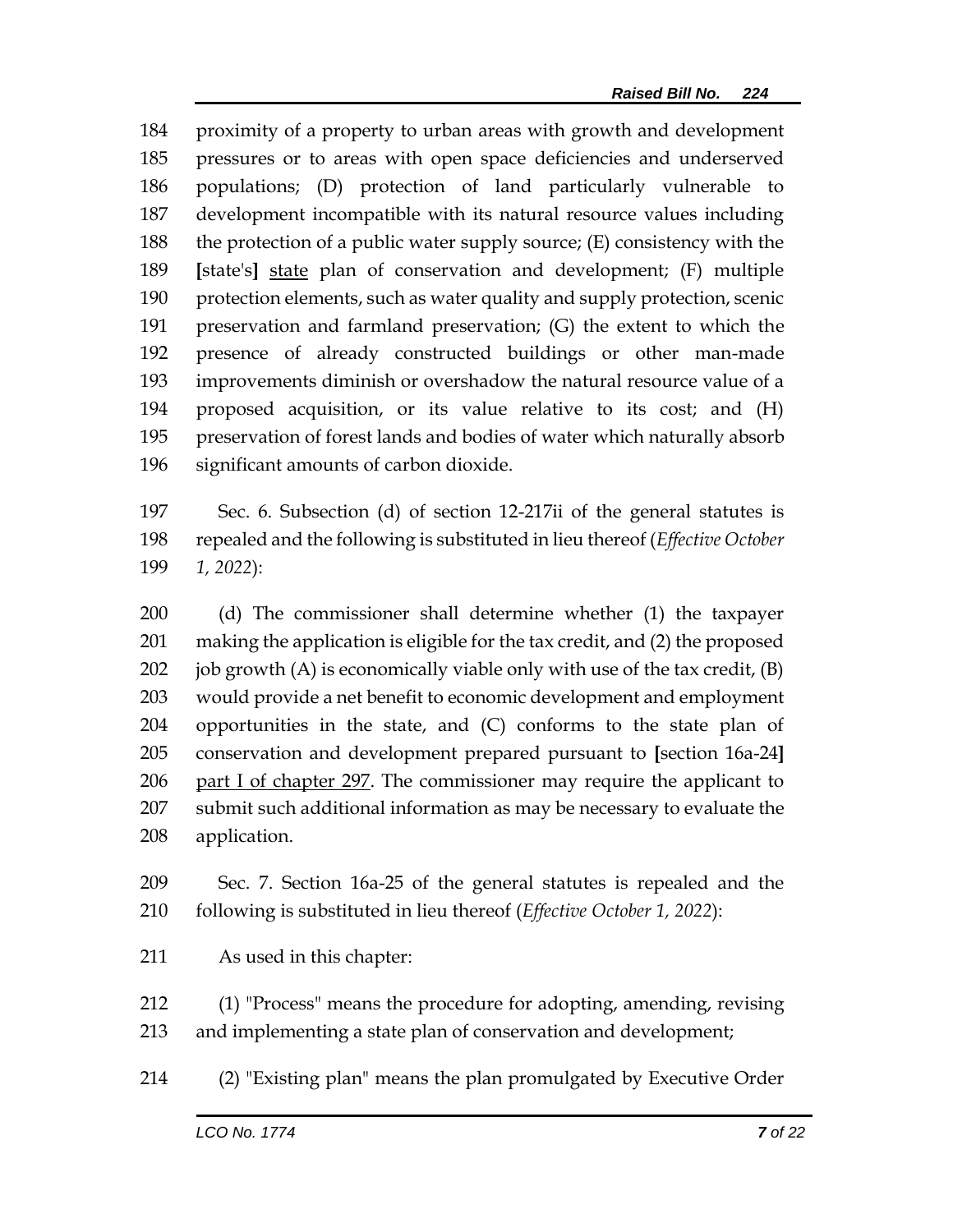No. 28, September 27, 1974;

 (3) "Secretary" means the Secretary of the Office of Policy and Management;

 (4) "Committee" means the continuing legislative committee on state planning and development established pursuant to section 4-60d;

 (5) "Adoption year" means the calendar year which is no later than five years subsequent to the year in which the plan was last adopted in accordance with the process established in this chapter;

 (6) "Revision year" means the calendar year immediately preceding the adoption year;

 (7) "Prerevision year" means the calendar year immediately preceding the revision year;

 (8) "State agency" means any state department, institution, board, commission or official; and

 (9) "Plan", when referring to the state plan **[**for**]** of conservation and development, means the text of such plan and any accompanying locational guide map.

 Sec. 8. Subsection (a) of section 16a-32 of the general statutes is repealed and the following is substituted in lieu thereof (*Effective October 1, 2022*):

235 (a) Each revision of the state plan of conservation and development shall be initiated by the secretary and shall be undertaken in accordance with the process outlined in this chapter.

 Sec. 9. Subdivision (8) of subsection (a) of section 22a-92 of the general statutes is repealed and the following is substituted in lieu thereof (*Effective October 1, 2022*):

 (8) To coordinate the activities of public agencies to ensure that state expenditures enhance development while affording maximum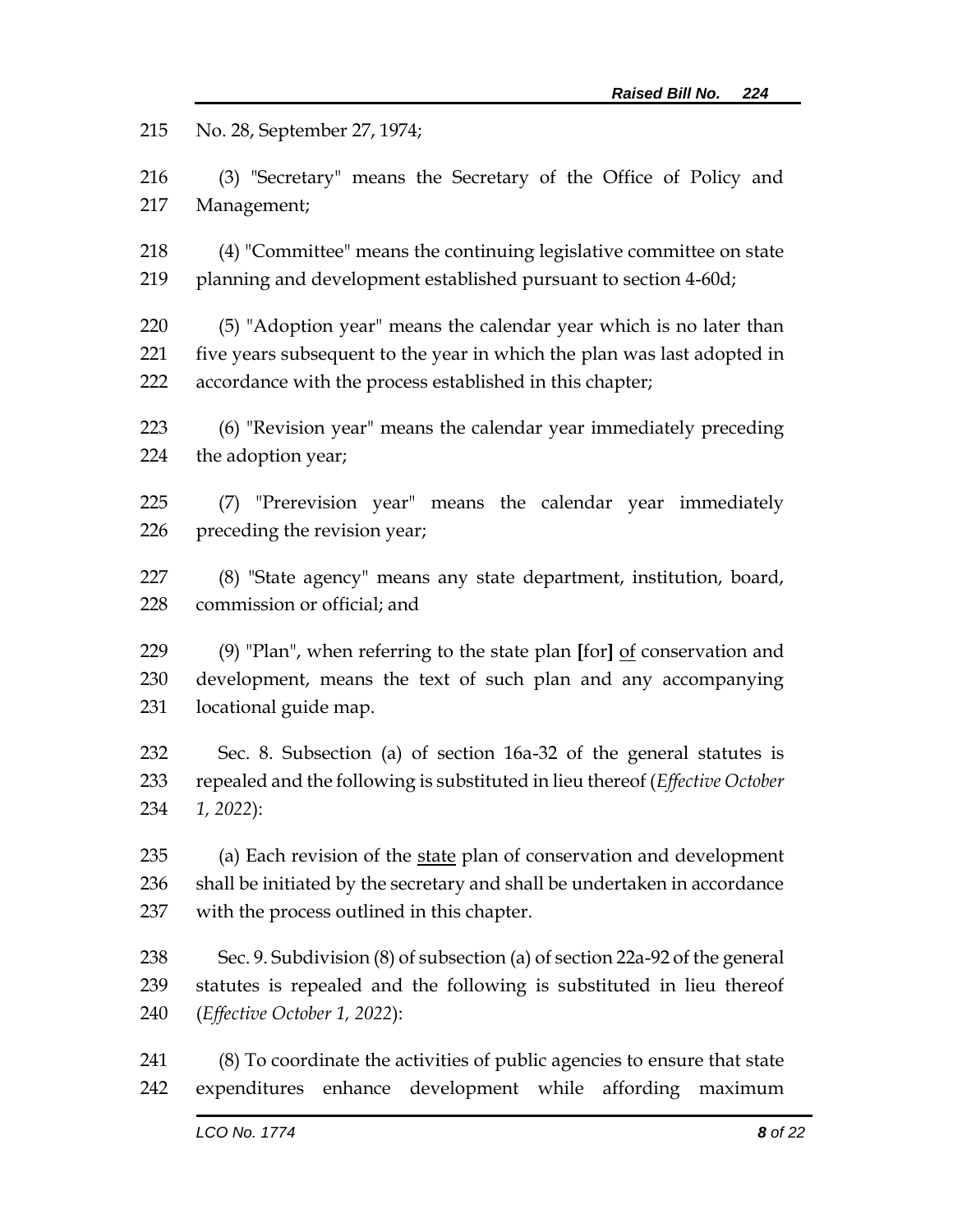protection to natural coastal resources and processes in a manner consistent with the state plan **[**for**]** of conservation and development adopted pursuant to part I of chapter 297;

 Sec. 10. Subsection (a) of section 22a-100 of the general statutes is repealed and the following is substituted in lieu thereof (*Effective October 1, 2022*):

 (a) All major state plans, other than the state plan **[**for**]** of conservation and development adopted pursuant to part I of chapter 297, which affect the coastal area shall be consistent with the goals and policies stated in section 22a-92, as amended by this act, and existing state plans, other than the state plan **[**for**]** of conservation and development adopted pursuant to part I of chapter 297, which affect the coastal area shall, on or before July 1, 1981, be revised, if necessary, to **[**insure**]** ensure consistency with this chapter. Agencies responsible for revising state plans, other than the state plan **[**for**]** of conservation and development adopted pursuant to part I of chapter 297, shall consult with the commissioner in making such revisions.

 Sec. 11. Subsection (a) of section 22a-352 of the general statutes is repealed and the following is substituted in lieu thereof (*Effective October 1, 2022*):

 (a) Not later than July 1, 2017, the Water Planning Council, established pursuant to section 25-33o, shall, within available appropriations, prepare a state water plan for the management of the water resources of the state. In developing such state water plan, the Water Planning Council shall: (1) Design a unified planning program and budget; (2) consider regional water and sewer facilities plans; (3) identify the appropriate regions of the state for comprehensive water planning; (4) identify the data needs and develop a consistent format for submitting data to the council, applicable state agencies and regional councils of governments for use in planning and permitting; (5) consider the potential impact of climate change on the availability and abundance of water resources and the importance of climate resiliency;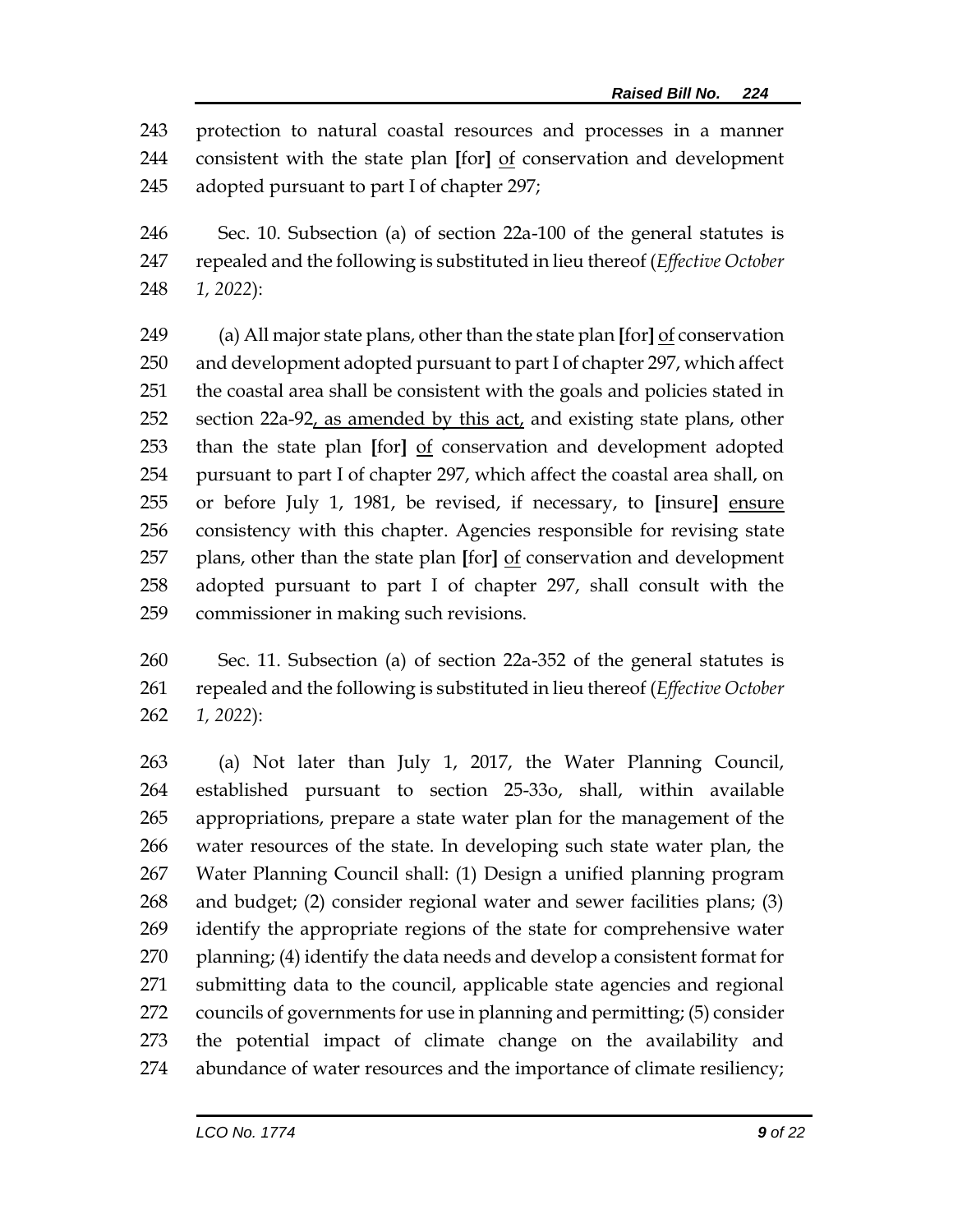(6) seek involvement of interested parties; (7) solicit input from the advisory group established pursuant to section 25-33o; (8) consider individual water supply plans, water quality standards, stream flow classifications, as described in regulations adopted pursuant to section 26-141b, water utility coordinating committee plans, the state plan of conservation and development, as described in **[**section 16a-30**]** part I of 281 chapter 297, and any other planning documents deemed necessary by 282 the council; (9) promote the adoption of municipal ordinances based on the State of Connecticut Model Water Use Restriction Ordinance for municipal water emergencies; and (10) examine appropriate mechanisms for resolving conflicts related to the implementation of the state water plan.

 Sec. 12. Subsection (k) of section 22a-430 of the general statutes is repealed and the following is substituted in lieu thereof (*Effective October 1, 2022*):

 (k) The commissioner shall not deny a permit under this section if the basis for such denial is a determination by the commissioner that the proposed activity for which application has been made is inconsistent with the state plan of conservation and development adopted under **[**section 16a-30**]** part I of chapter 297.

 Sec. 13. Subdivision (9) of subsection (b) of section 22a-471 of the general statutes is repealed and the following is substituted in lieu thereof (*Effective October 1, 2022*):

 (9) Notwithstanding any provision of this section and the **[**cost sharing**]** cost-sharing formula established in section 22a-471-1 of the regulations of Connecticut state agencies, for any area of a municipality that is adjacent to a site listed on the State of Connecticut Superfund Priority List where a water line extension component to such project has been installed by a municipal or private water company, the minimum size water main required to address pollution may be upgraded in order to carry fire flow or address public water supply needs that are consistent with an adopted municipal plan of conservation and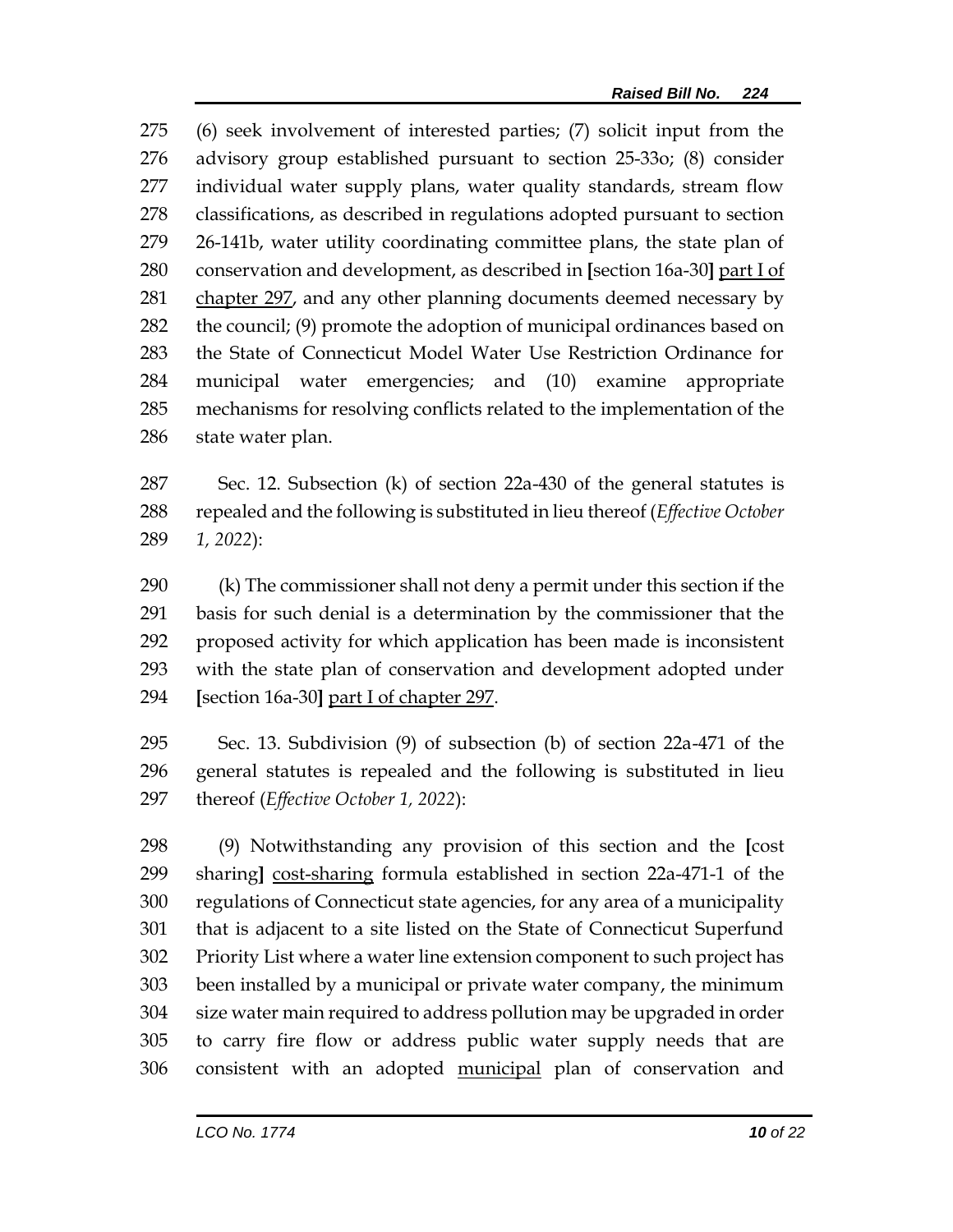development and the municipality shall only be responsible to pay the incremental project cost, which may be funded by such water company, another person or available local, state or federal funds.

 Sec. 14. Subsection (h) of section 22a-478 of the general statutes is repealed and the following is substituted in lieu thereof (*Effective October 1, 2022*):

 (h) The Department of Public Health shall establish and maintain a priority list of eligible drinking water projects and shall establish a system setting the priority for making project loans to eligible public water systems. In establishing such priority list and ranking system, the Commissioner of Public Health shall consider all factors which he deems relevant, including but not limited to the following: (1) The public health and safety; (2) protection of environmental resources; (3) population affected; (4) risk to human health; (5) public water systems most in need on a per household basis according to applicable state affordability criteria; (6) compliance with the applicable requirements of the federal Safe Drinking Water Act and other related federal acts; (7) applicable state and federal regulations. The priority list of eligible drinking water projects shall include a description of each project and its purpose, impact, cost and construction schedule, and an explanation of the manner in which priorities were established. The Commissioner of Public Health shall adopt an interim priority list of eligible drinking water projects for the purpose of making project loans prior to adoption of final regulations, and in so doing may utilize existing rules and regulations of the department relating to the program. To the extent required by applicable federal law, the Department of Public Health shall prepare any required intended use plan with respect to eligible 334 drinking water projects; (8) consistency with the state plan of conservation and development; (9) consistency with the policies delineated in section 22a-380; and (10) consistency with the coordinated water system plan in accordance with subsection (f) of section 25-33d.

 Sec. 15. Subsection (d) of section 25-68d of the general statutes is repealed and the following is substituted in lieu thereof (*Effective October*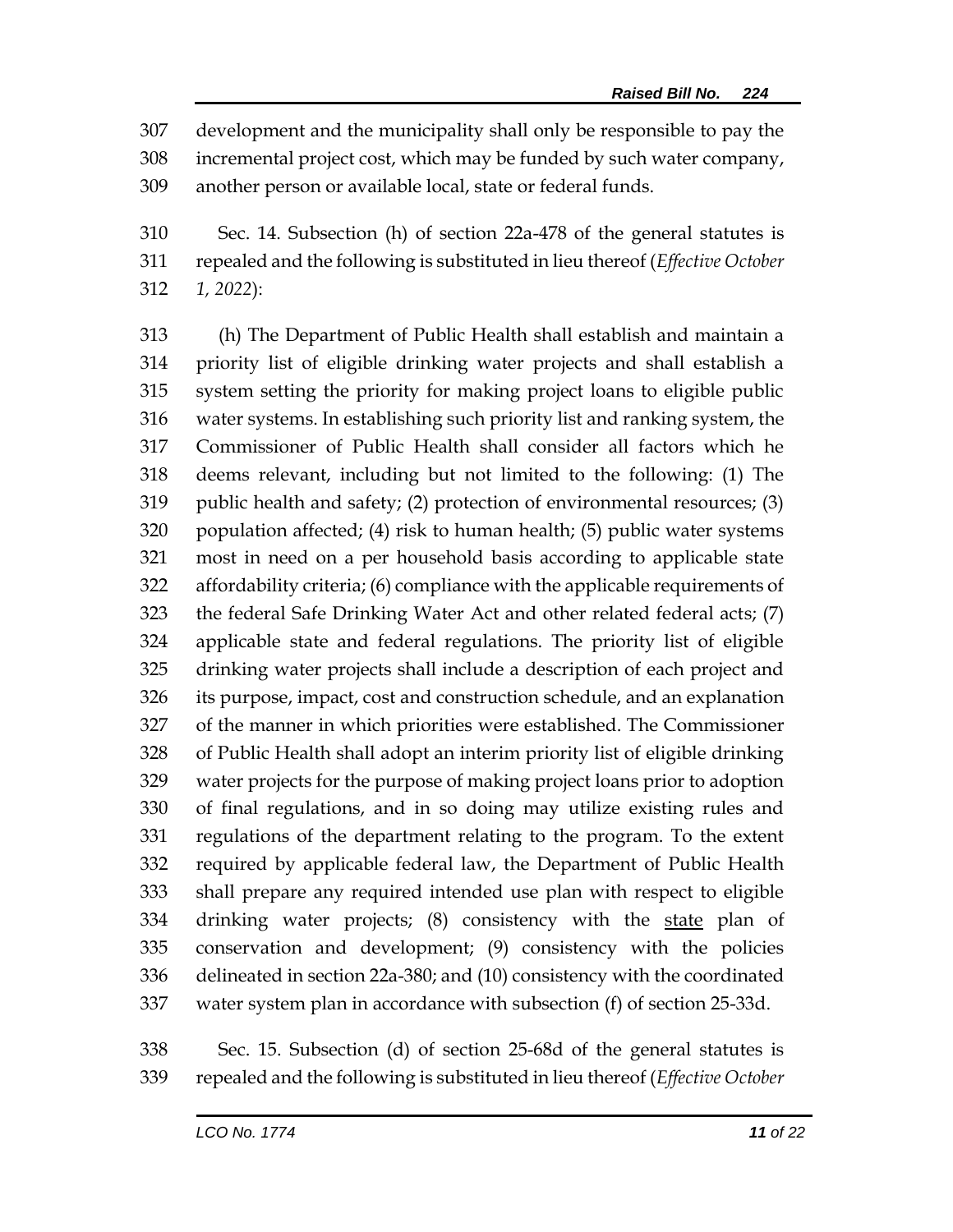*1, 2022*):

 (d) Any state agency proposing an activity or critical activity within or affecting the floodplain may apply to the commissioner for exemption from the provisions of subsection (b) of this section. Such application shall include a statement of the reasons why such agency is unable to comply with said subsection and any other information the commissioner deems necessary. The commissioner, at least thirty days before approving, approving with conditions or denying any such application, shall publish once in a newspaper having a substantial circulation in the affected area notice of: (1) The name of the applicant; (2) the location and nature of the requested exemption; (3) the tentative decision on the application; and (4) additional information the commissioner deems necessary to support the decision to approve, approve with conditions or deny the application. There shall be a comment period following the public notice during which period interested persons and municipalities may submit written comments. After the comment period, the commissioner shall make a final determination to either approve the application, approve the application with conditions or deny the application. The commissioner may hold a public hearing prior to approving, approving with conditions or denying any application if in the discretion of the commissioner the public interest will be best served thereby, and the commissioner shall hold a public hearing upon receipt of a petition signed by at least twenty-five persons. Notice of such hearing shall be published at least thirty days before the hearing in a newspaper having a substantial circulation in the area affected. The commissioner may approve or approve with conditions such exemption if the commissioner determines that (A) the agency has shown that the activity or critical activity is in the public interest, will not injure persons or damage property in the area of such activity or critical activity, complies with the provisions of the National Flood Insurance Program, and, in the case of a loan or grant, the recipient of the loan or grant has been informed that increased flood insurance premiums may result from the activity or critical activity. An activity shall be considered to be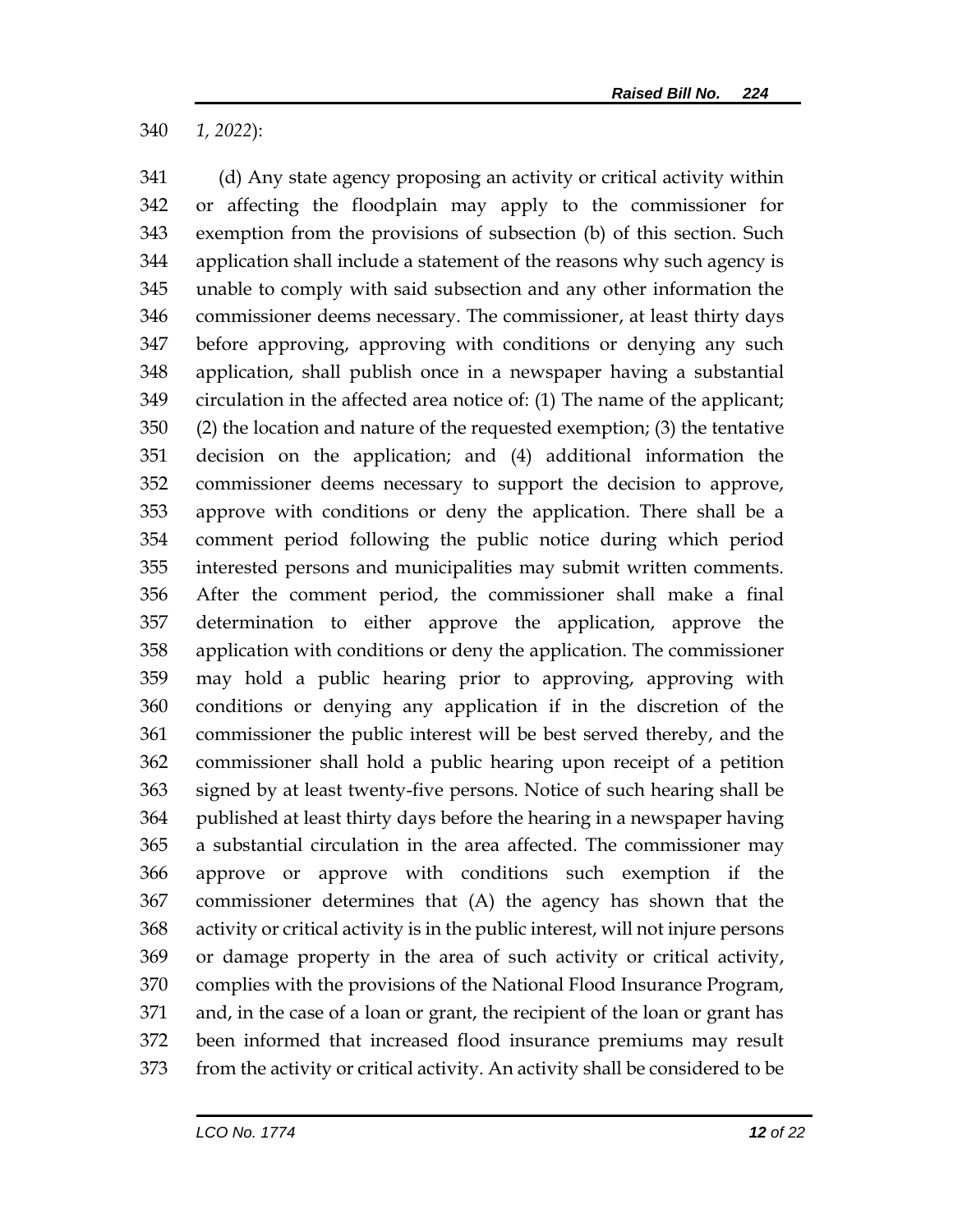in the public interest if it is a development subject to environmental remediation regulations adopted pursuant to section 22a-133k and is in or adjacent to an area identified as a regional center, neighborhood conservation area, growth area or rural community center in the **[**State Plan of Conservation and Development**]** state plan of conservation and development pursuant to chapter 297, or (B) in the case of a flood control project, such project meets the criteria of subparagraph (A) of this subdivision and is more cost-effective to the state and municipalities than a project constructed to or above the base flood or base flood for a critical activity. Following approval for exemption for a flood control project, the commissioner shall provide notice of the hazards of a flood greater than the capacity of the project design to each member of the legislature whose district will be affected by the project and to the following agencies and officials in the area to be protected by the project: The planning and zoning commission, the inland wetlands agency, the director of civil defense, the conservation commission, the fire department, the police department, the chief elected official and each member of the legislative body, and the regional council of governments. Notice shall be given to the general public by publication in a newspaper of general circulation in each municipality in the area in which the project is to be located.

 Sec. 16. Subsection (b) of section 25-102gg of the general statutes is repealed and the following is substituted in lieu thereof (*Effective October 1, 2022*):

 (b) The assembly shall, from time to time, review, and may, after public hearing of which at least fifteen **[**days**]** days' notice has been given in a newspaper or newspapers having a circulation in the conservation zone, revise the standards established pursuant to special act 79-77, as amended by special act 81-1. Such revisions shall be consistent with the state plan **[**for**]** of conservation and development adopted pursuant to part I of chapter 297 and the purposes of this chapter. A copy of the proposed revisions shall be furnished at least fifteen days prior thereto to the conservation commission, zoning commission, the planning commission or combined planning and zoning commission of the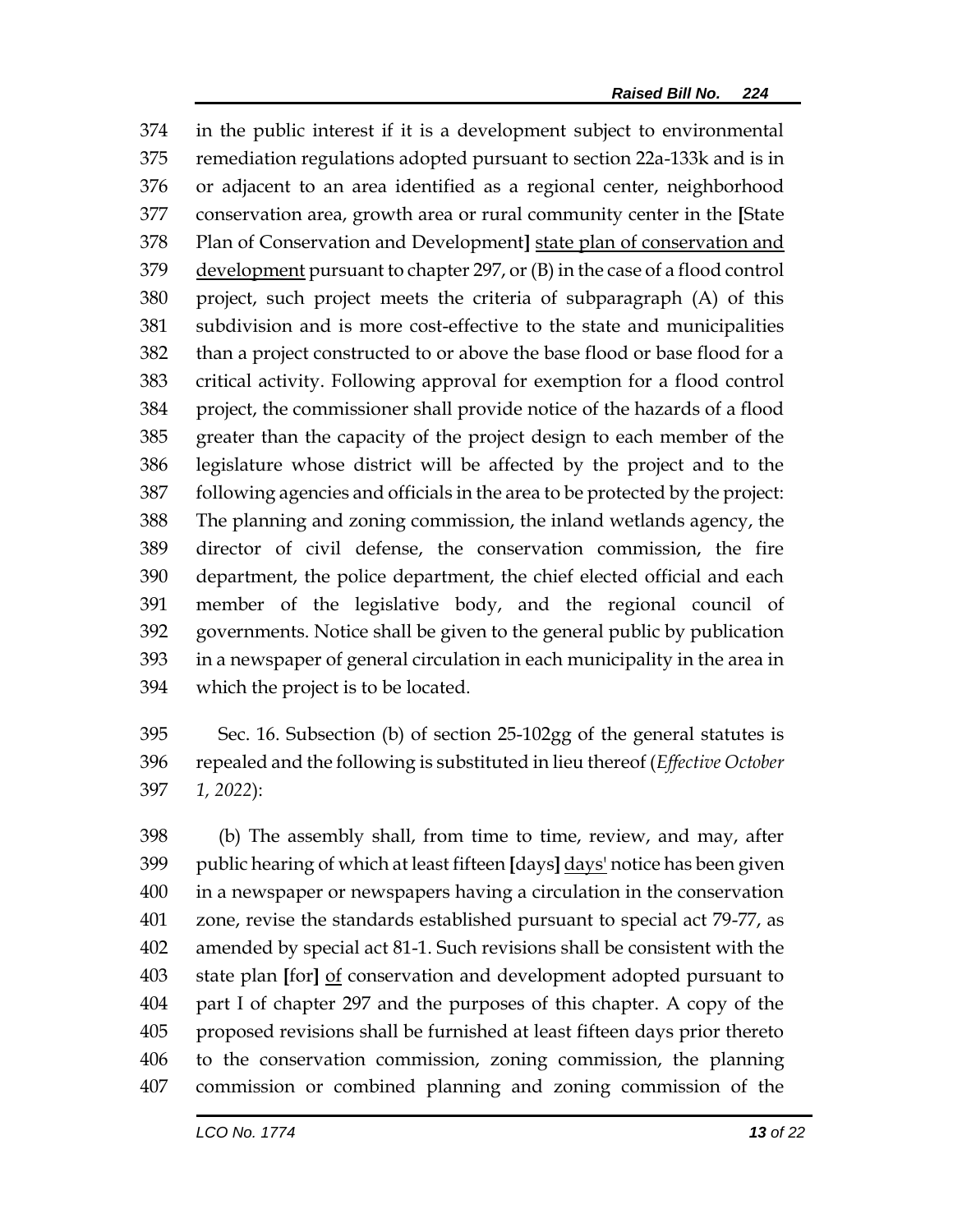municipalities to be affected thereby and shall be filed at least ten days prior to the hearing in the office of the town or city clerk of the municipalities affected thereby. Sec. 17. Section 25-201 of the general statutes is repealed and the following is substituted in lieu thereof (*Effective October 1, 2022*): For the purposes of sections 25-200 to 25-210, inclusive: (1) "Approved map" means a map approved by the commissioner

pursuant to section 25-205;

 (2) "Approved river corridor protection plan" means a river corridor protection plan approved by the commissioner pursuant to section 25- 205;

 (3) "Clear cutting" means removal of all standing woody vegetation greater than one inch diameter at breast height within a designated river corridor;

 (4) "Commissioner" means the Commissioner of Energy and Environmental Protection or his agent;

 (5) "Designation" means designation, by act of the General Assembly, of a river corridor for protection and preservation in accordance with an approved river corridor protection plan and the provisions of sections 25-200 to 25-210, inclusive;

 (6) "Designated river corridor" means that portion of a river corridor 429 defined on a map prepared in accordance with section 25-204, as amended by this act, and which has been designated by the General Assembly pursuant to sections 25-200 to 25-210, inclusive;

 (7) "Eligible river corridor" means a river corridor which is included on the list adopted by the commissioner pursuant to section 25-202;

 (8) "Local drainage basin" means a local drainage basin referenced on a map entitled "Natural Drainage Basins of Connecticut", published by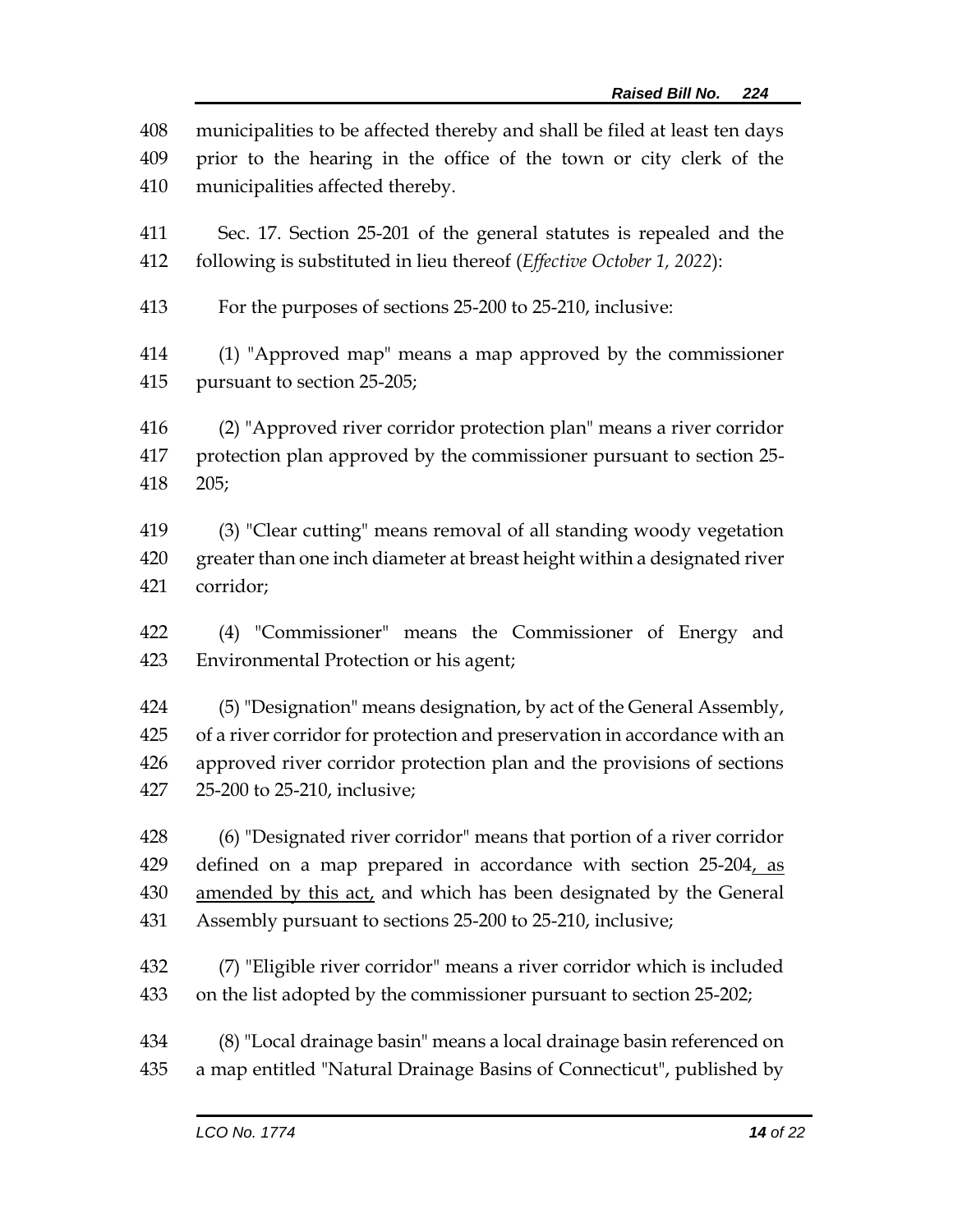the Department of Energy and Environmental Protection, 1981;

 (9) "Member municipality" means a municipality which is a member of a river committee established pursuant to section 25-203;

 (10) "Major state plan" means the plan for development of outdoor recreation adopted pursuant to section 22a-21, the state-wide solid waste management plan adopted pursuant to section 22a-228, the state- wide plan for the management of water resources adopted pursuant to 443 section 22a-352, as amended by this  $act<sub>L</sub>$  the state-wide environmental plan adopted pursuant to section 22a-8, the plan for the disposal of dredged material for Long Island Sound, the historic preservation plan adopted under the National Historic Preservation Act, as amended, the state-wide facility and capital plan adopted pursuant to section 4b-23, 448 the water quality management plan adopted under the federal Clean Water Act, the marine resources management plan, the plan for managing forest resources, the wildlife management plans and the salmon restoration plan;

(11) "Person" means "person" as defined in section 22a-2;

 (12) "River corridor" means any river, river segment or river system, together with its floodplains, wetlands and uplands, contributing overland runoff to such river, river segment or river system;

 (13) "River committee" means a river committee established pursuant to section 25-203;

 (14) "River system" means a river, its tributaries and any lands draining into such river or its tributaries;

 (15) "Secretary" means the Secretary of the Office of Policy and Management or his agent;

 (16) "State rivers assessment data base" means the state-wide assessment of the state's rivers prepared by the commissioner pursuant to subdivision (3) of subsection (c) of section 25-102qq;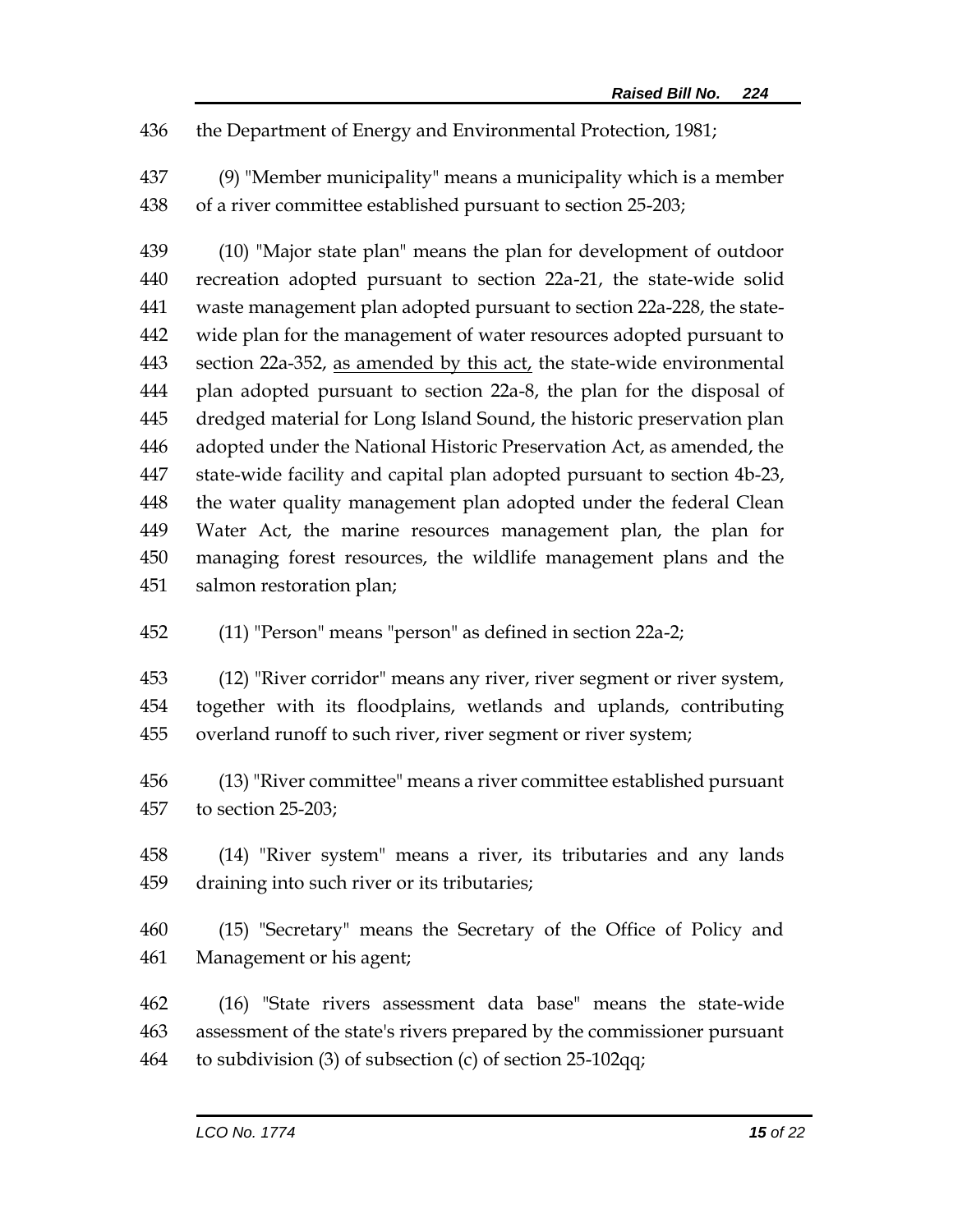(17) **[**"State plan for conservation and development"**]** "State plan of conservation and development" means the state plan **[**for**]** of conservation and development prepared pursuant to part I of chapter 297;

 (18) "Subregional drainage basin" means a subregional drainage basin as depicted on a map entitled "Natural Drainage Basins of Connecticut", published by the Department of Energy and Environmental Protection, 1981; and

 (19) "Water-dependent use" means a use which, by its nature or function, requires direct access to, or location in or immediately adjacent to, water and which therefore cannot be located upland and shall include such recreational uses as riverside trails and bicycle paths.

 Sec. 18. Subsection (e) of section 25-204 of the general statutes is repealed and the following is substituted in lieu thereof (*Effective October 1, 2022*):

 (e) After adoption pursuant to subsection (d) of this section of an inventory, statement of objectives and map, the river committee shall prepare a report on all federal, state and municipal laws, plans, programs and proposed activities which may affect the river corridor defined in such map. Such laws shall include regulations adopted pursuant to chapter 440 and zoning, subdivision and site plan regulations adopted pursuant to section 8-3. Such plans shall include plans of conservation and development adopted pursuant to section 8- 23, the state plan **[**for**]** of conservation and development adopted under part I of chapter 297, water utility supply plans adopted pursuant to section 25-32d, coordinated water system plans adopted pursuant to section 25-33h, municipal open space plans, the commissioner's fish and wildlife plans, and publicly-owned wastewater treatment facility plans. State and regional agencies shall, within available resources, assist the river committee in identifying such laws, plans, programs and proposed activities. The report to be prepared pursuant to this section shall identify any conflicts between such federal, state, regional and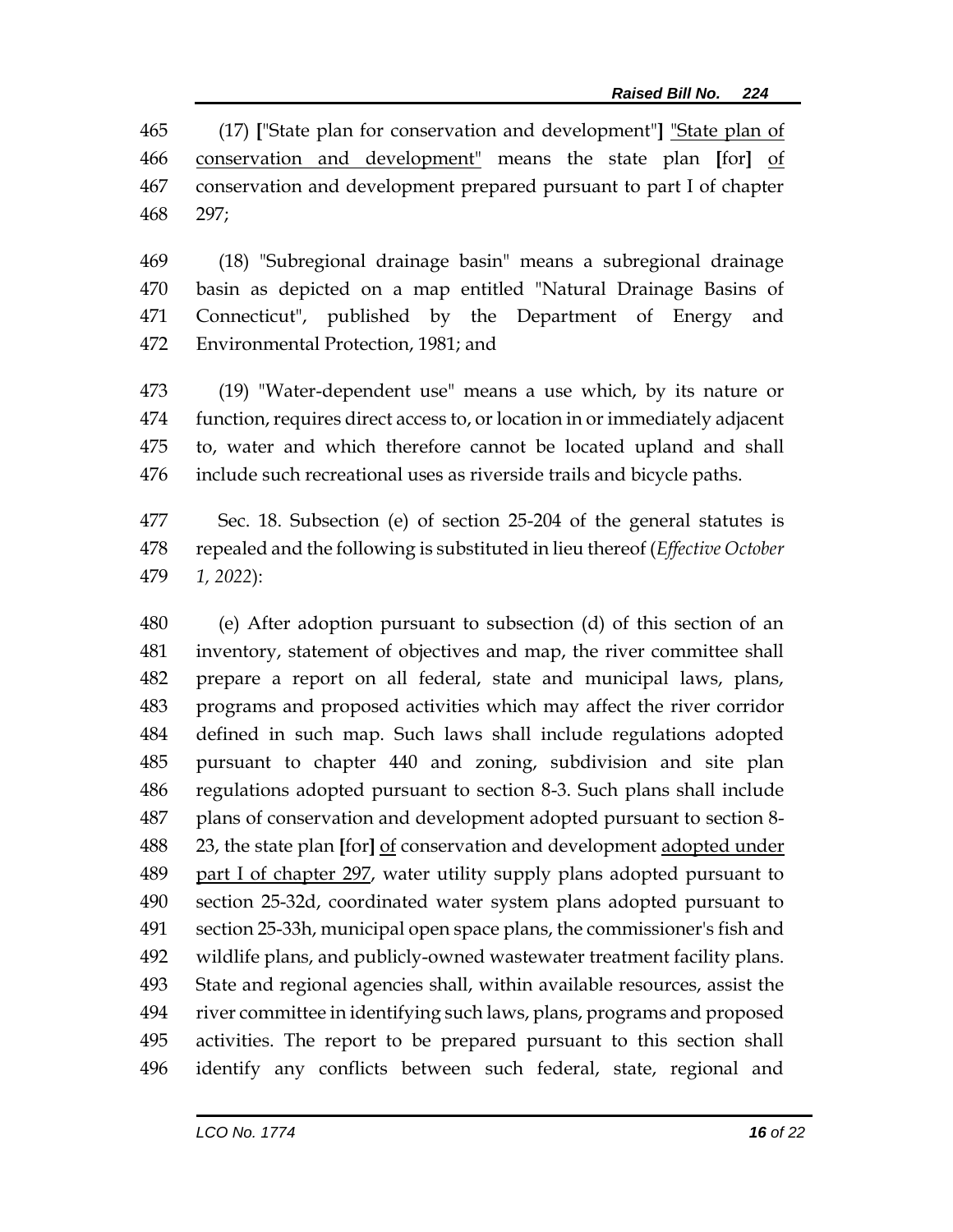municipal laws, plans, programs and proposed activities and the river committee's objectives for river corridor protection and preservation as reflected in the statement of objectives. If conflicts are identified, the river committee shall notify the applicable state, regional or municipal agencies and such agencies shall, within available resources, attempt with the river commission to resolve such conflicts.

 Sec. 19. Subsection (d) of section 25-206 of the general statutes is repealed and the following is substituted in lieu thereof (*Effective October 1, 2022*):

 (d) (1) Every major state plan other than the state plan **[**for**]** of conservation and development, to the extent that it affects a designated river corridor, shall be consistent with the approved river corridor protection plan for such corridor, and any state plan which is inconsistent with such approved river corridor protection plan shall be modified accordingly. Such modifications shall be made in consultation with the commissioner at the next scheduled revision of such plan.

 (2) If the commissioner finds that the state plan **[**for**]** of conservation and development is inconsistent with an approved river corridor protection plan for a designated river corridor, he shall apply to the secretary for a revision pursuant to section 16a-32, as amended by this act.

 (3) Every regional plan of conservation and development adopted pursuant to section 8-35a, to the extent that it affects a designated river corridor, shall be consistent with the approved river corridor protection plan for such corridor and any regional plan of conservation and development which is inconsistent with such approved river corridor protection plan shall be modified accordingly. Such modifications shall be made in consultation with the commissioner.

 (4) Every municipal plan of conservation and development adopted pursuant to section 8-23, to the extent that it affects a designated river corridor, shall be consistent with the approved river corridor protection plan for such corridor and any municipal plan of conservation and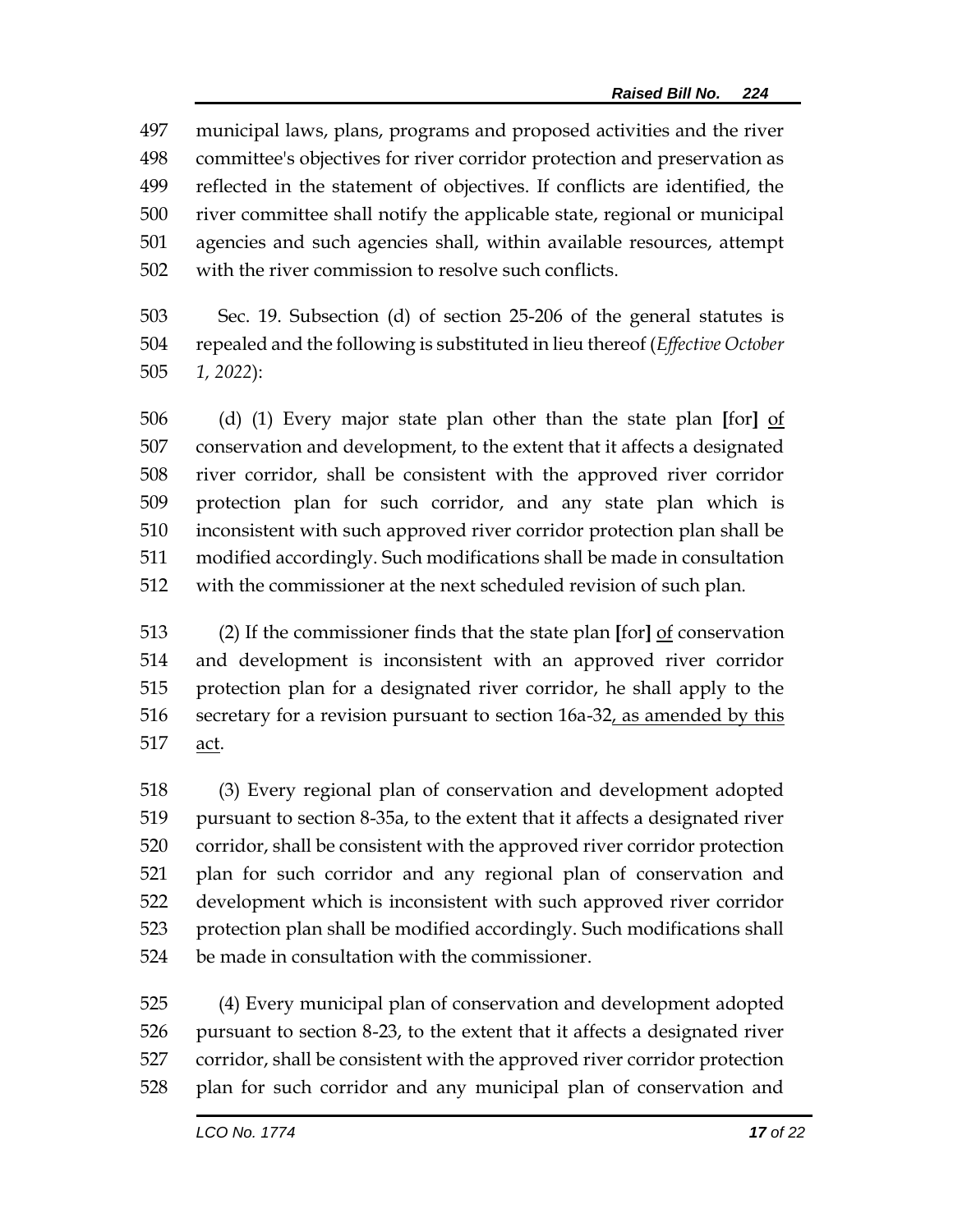development which is inconsistent with such approved river corridor

 protection plan shall be modified accordingly. Such modifications shall be made in consultation with the commissioner.

 (5) The commissioner may notify any applicable federal agency of the designation of a river corridor and may take any other appropriate action to assure consideration of such designation in federal programs or activities.

 Sec. 20. Section 25-231 of the general statutes is repealed and the following is substituted in lieu thereof (*Effective October 1, 2022*):

As used in sections 25-230 to 25-238, inclusive:

 (1) "Approved river corridor management plan" means a river corridor management plan approved by the commissioner pursuant to section 25-235;

 (2) "Commissioner" means the Commissioner of Energy and Environmental Protection or his agent;

 (3) "Local drainage basin" means a local drainage basin as referenced on a map entitled "Natural Drainage Basins of Connecticut", published by the Department of Energy and Environmental Protection, 1981;

 (4) "Major state plan" means any of the following: The plan for development of outdoor recreation adopted pursuant to section 22a-21, the state-wide solid waste management plan adopted pursuant to section 22a-228, the state-wide plan for the management of water 551 resources adopted pursuant to section 22a-352, as amended by this act, the state-wide environmental plan adopted pursuant to section 22a-8, the historic preservation plan adopted under the National Historic Preservation Act, 16 USC 470 et seq., the state-wide facility and capital plan adopted pursuant to section 4b-23, the state's consolidated plan for housing and community development prepared pursuant to section 8- 37t, the water quality management plan adopted under the federal Clean Water Act, 33 USC 1251 et seq., any plans for managing forest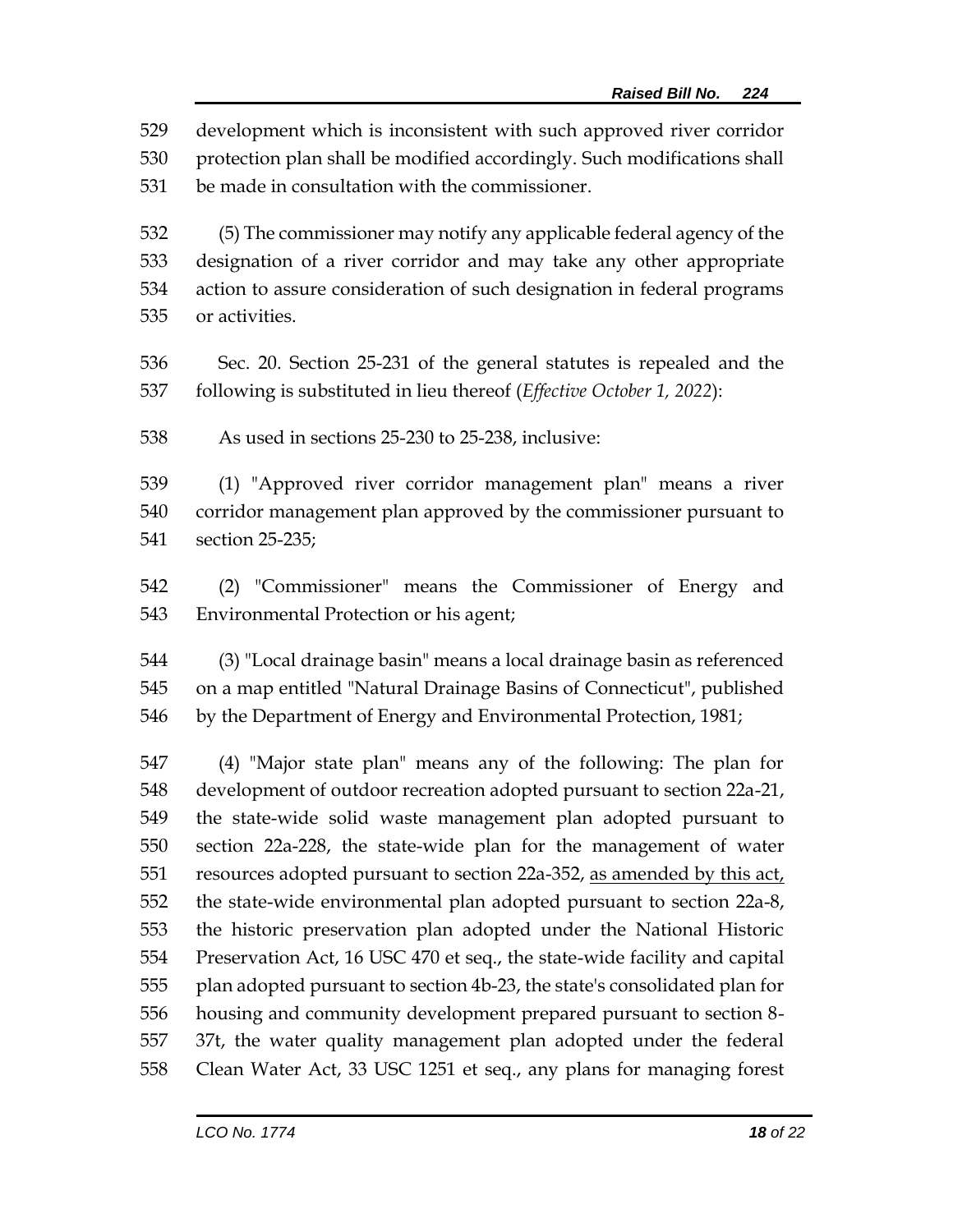- resources adopted pursuant to section 23-20 and the Connecticut River
- Atlantic Salmon Compact adopted pursuant to section 26-302;
- (5) "Member municipality" means a municipality which is a member
- of a river commission established pursuant to section 25-232;
- (6) "Person" means person, as defined in section 22a-2;

 (7) "River advisory board" means any of the following: The Five Mile River Commission established pursuant to section 15-26a, the Connecticut River Gateway Commission established pursuant to section 25-102e, the Connecticut River Assembly established pursuant to section 25-102dd, the Bi-State Pawcatuck River Commission established pursuant to section 25-161, the Niantic River Gateway Commission established pursuant to section 25-109e, the Housatonic Estuary Commission established pursuant to section 25-170, the Farmington River Coordinating Committee established pursuant to the National Wild and Scenic Rivers Act, 16 USC 1274 et seq., the Shepaug- Bantam River Board or a river committee established pursuant to section 25-203;

- (8) "River corridor" means any river, river segment or river system, together with its floodplains, wetlands and uplands, contributing overland runoff to such river, river segment or river system;
- (9) "River commission" means a river commission established pursuant to section 25-232;
- (10) "River system" means a river, its tributaries and any lands draining into such river or its tributaries;
- (11) "Secretary" means the Secretary of the Office of Policy and Management or his agent;
- (12) "State rivers assessment database" means the state-wide assessment of the state's rivers prepared by the commissioner pursuant to subdivision (3) of subsection (c) of section 25-102qq;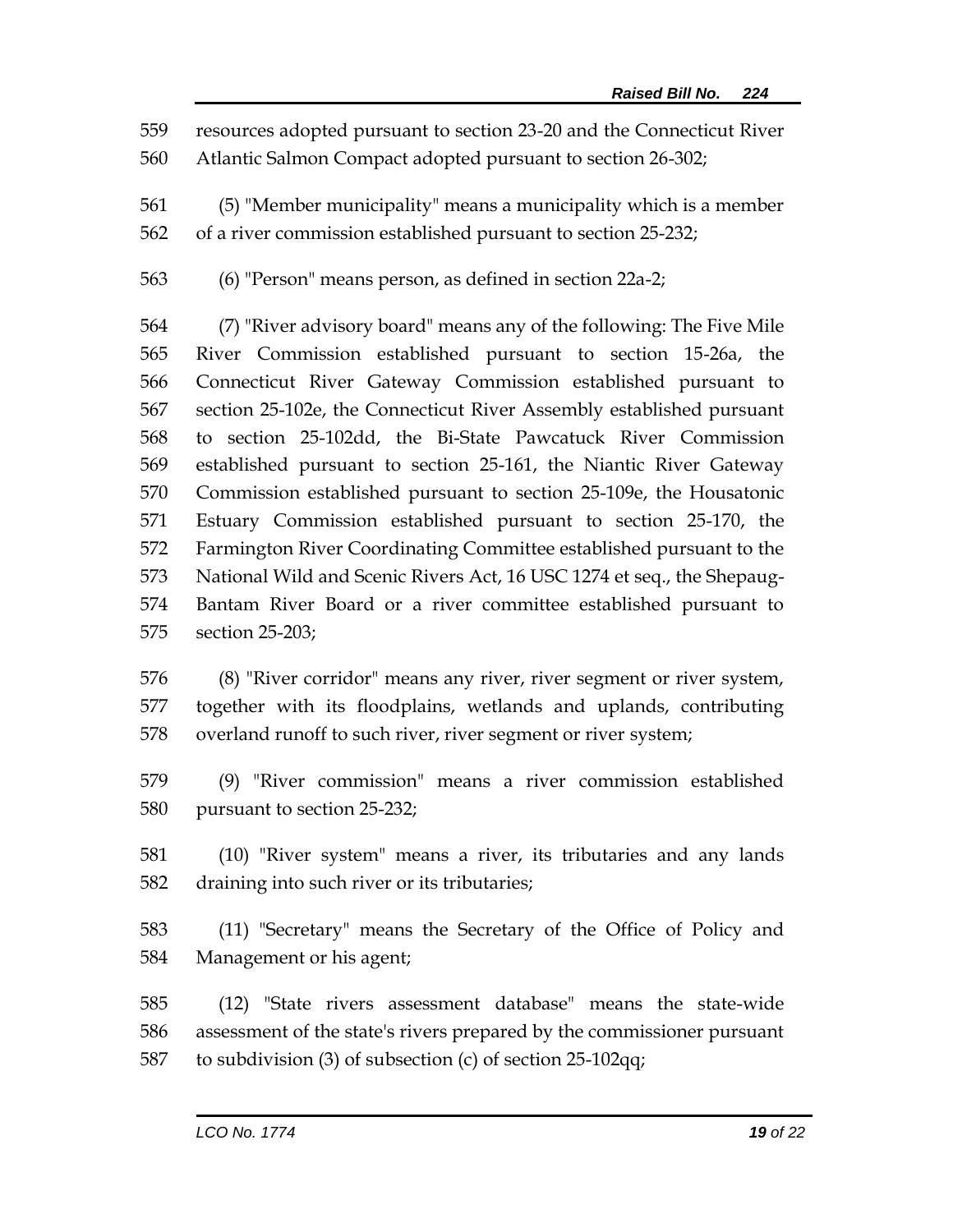(13) **[**"State plan for conservation and development"**]** "State plan of conservation and development" means the state plan **[**for**]** of conservation and development prepared pursuant to part I of chapter 297;

 (14) "Subregional drainage basin" means a subregional drainage basin as referenced on a map entitled "Natural Drainage Basins of Connecticut", published by the Department of Energy and Environmental Protection, 1981;

 (15) "Water-dependent use" means a use which, by its nature or function, requires direct access to, or location in or immediately adjacent to, water and which therefore cannot be located upland, and includes such recreational uses as riverside trails and bicycle paths;

 (16) "Use" means agriculture, public and private water supply, power generation, waste assimilation, transportation, recreation, including, but not limited to, boating, swimming, fishing, camping and hiking and residential, commercial, industrial and other water-dependent uses; and

 (17) "Resource" means any riparian waters of the state, related fisheries and wildlife habitat and adjacent shorelands, both developed and undeveloped; any vegetation, fish and wildlife; endangered and threatened species, species of special concern and essential habitat identified by the commissioner pursuant to chapter 495; tidal and inland wetlands; unique geologic features; scenic areas; forest lands, as defined in section 23-65f; agricultural lands, as defined in section 22-26bb; and archaeological and other historical resources.

 Sec. 21. Subsection (e) of section 25-234 of the general statutes is repealed and the following is substituted in lieu thereof (*Effective October 1, 2022*):

 (e) After adoption of an inventory, statement of objectives and map, pursuant to subsection (d) of this section, the river commission shall prepare a report on all federal, state, regional and municipal laws, plans, programs and proposed activities that may affect the river corridor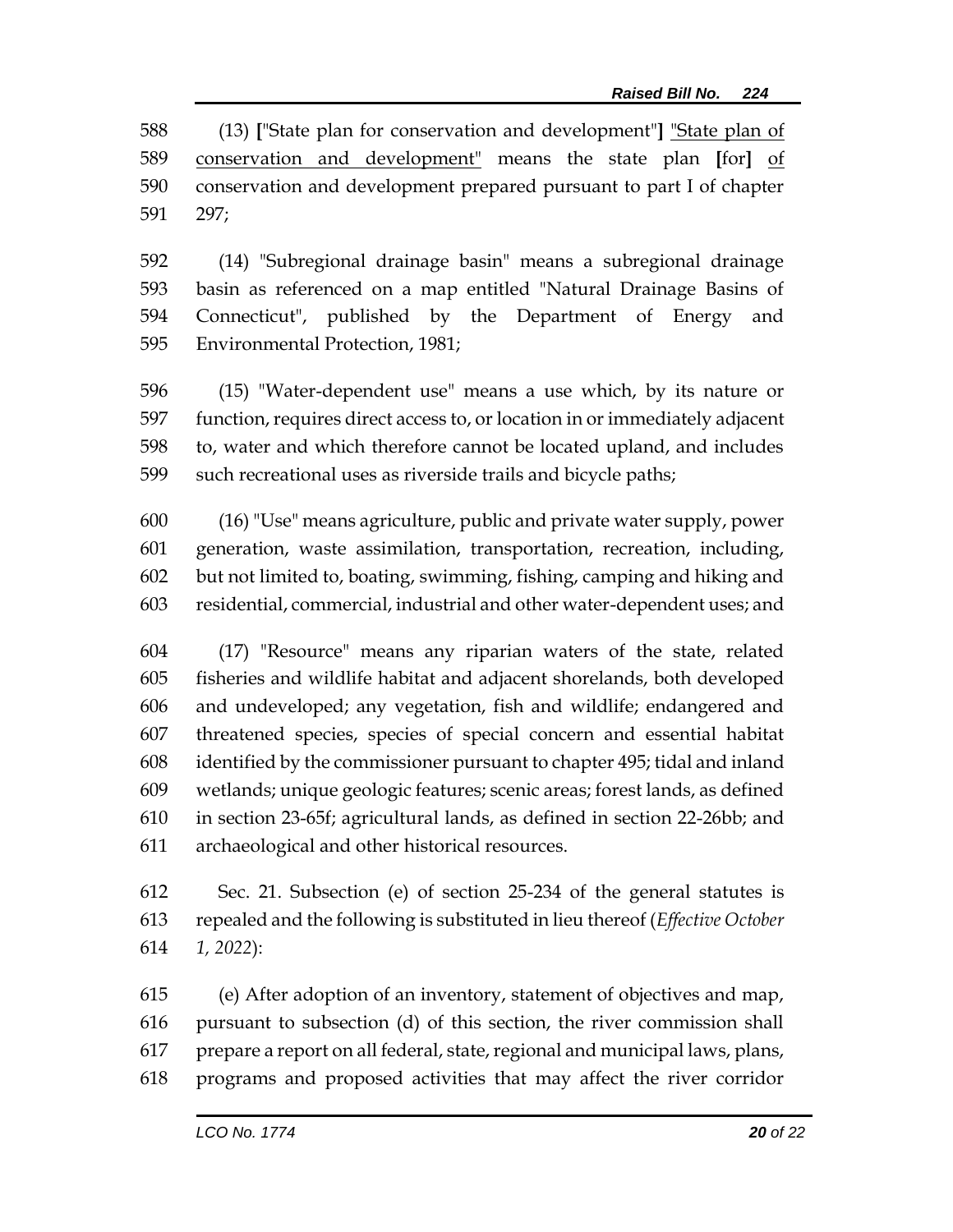defined in such map. Such federal, state, regional and municipal laws shall include regulations adopted pursuant to chapter 440, and zoning, subdivision and site plan regulations adopted pursuant to section 8-3. Such federal, state, regional and municipal plans shall include plans of development adopted pursuant to section 8-23, the state plan **[**for**]** of conservation and development adopted under part I of chapter 297, water utility supply plans submitted pursuant to section 25-32d, coordinated water system plans submitted pursuant to section 25-33h, plans prepared by regional planning organizations, as defined in section 4-124i, and plans of publicly owned wastewater treatment facilities whose discharges may affect the subject river corridor. State and regional agencies shall, within available resources, assist the river commission in identifying such laws, plans, programs and proposed activities. The report to be prepared pursuant to this section shall identify any conflicts between such federal, state, regional and municipal laws, plans, programs and proposed activities and the river commission's objectives for river corridor management as reflected in the statement of objectives. If conflicts are identified, the river commission shall notify the applicable state, regional or municipal agencies and such agencies shall, within available resources and in consultation with the river commission, attempt to resolve such conflicts.

 Sec. 22. Subdivisions (1) and (2) of subsection (e) of section 25-236 of the general statutes are repealed and the following is substituted in lieu thereof (*Effective October 1, 2022*):

 (e) (1) Every major state plan, other than the state plan **[**for**]** of conservation and development, to the extent that such major state plan affects any river corridor for which the commissioner has approved a river corridor management plan, shall be consistent with such management plan. Any major state plan, other than the state plan **[**for**]** of conservation and development, which is inconsistent with a river corridor management plan shall be modified accordingly. Such modifications shall be made in consultation with the commissioner at the next scheduled revision of such plan.